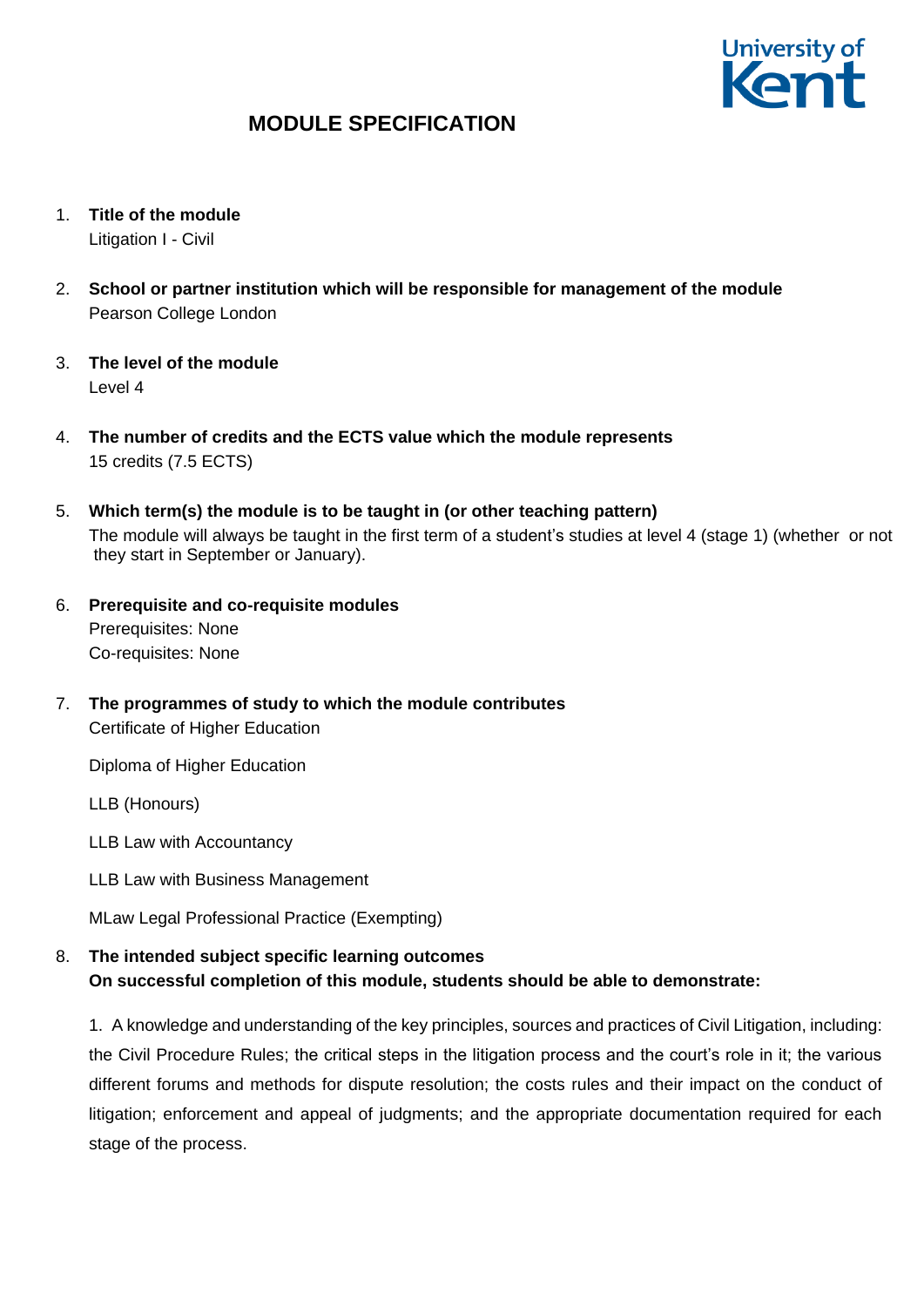

2. A knowledge and understanding of the steps necessary to prepare a case for trial, and the procedural and evidential issues arising from issues such as the use of expert witnesses, witnesses of fact and disclosure.

3. An ability to apply their knowledge of civil law and procedure to complex practical legal problems of the kind they might encounter in civil practice, and derive reasoned conclusions that may form the basis for advice.

4. An ability to devise and sustain arguments based on appropriate and reflective use of the main modes of enquiry and sources within civil law and procedure and critically analyse and synthesise the information thereby collected, with a view to proposing informed and reasoned solutions to practical legal problems.

5. An ability to investigate and identify relevant facts, research and identify the corresponding legal issues, and advise accordingly on the legal consequences of particular courses of action.

6. An ability to use their knowledge and understanding of the process of Civil Litigation to advance matters in this field of practice, for example by drafting the appropriate documentation for each stage of the process.

7. An ability to recognise those situations which raise ethical questions, and which may require an application of the Code of Conduct.

 8. An ability to use the legal knowledge, skills, procedures and behaviours appropriate to each client and each transaction matter.

## **General Transferable Skills**

- 1. An ability to identify the client's goals and alternative means of achieving those goals, and offer reasoned advice to them, in light of their financial, commercial and personal priorities and constraints and the costs, benefits and risks involved with particular courses of action.
- 2. Communicate solutions to legal problems coherently to a range of clients and other professionals.

## 9. **The intended generic learning outcomes**

## **On successfully completing the module the students will be able to:**

1. An ability to identify the client's goals and alternative means of achieving those goals, and offer reasoned advice to them, in light of their financial, commercial and personal priorities and constraints and the costs, benefits and risks involved with particular courses of action.

2. Communicate solutions to legal problems coherently to a range of clients and other professionals.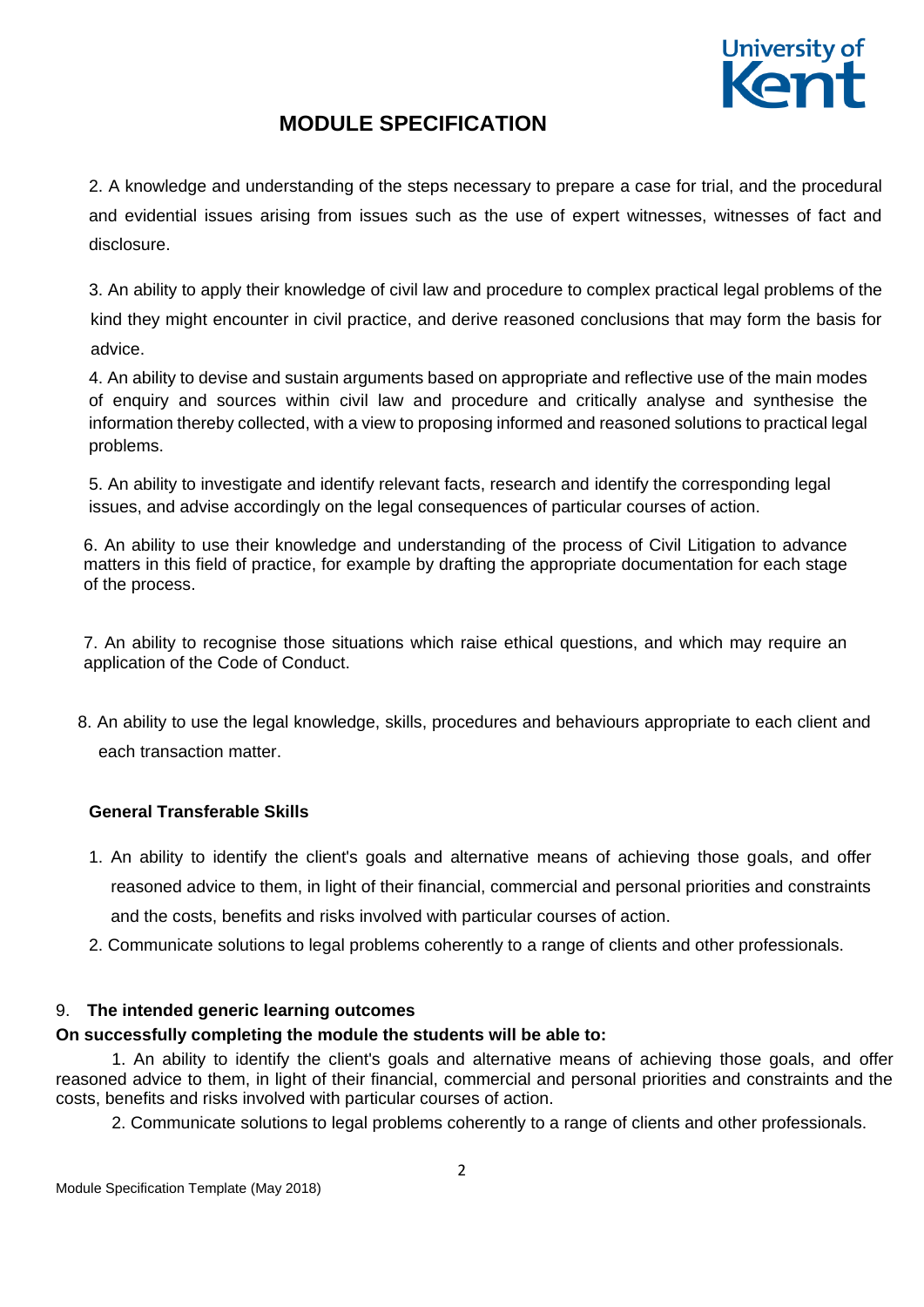

## 10. **A synopsis of the curriculum**

In the course of studying this module, students will cover the following five key elements:

**Element 1:** An overview of the key parts of the Civil Procedure Rules.

**Element 2:** The limitation and financing considerations in a civil litigation case.

**Element 3:** The impact of the Solicitors' Code of Conduct and professional obligation on the handling of a civil case.

**Element 4:** Procedures in the civil litigation process from protocol to final judgement and to enforcement.

Key skills developed:

- Advocacy
- **Drafting**
- **Writing**
- Practical legal research
- Communication and Literacy
- File management
- **Negotiation**
- **Numeracy**
- **Teamwork**
- **Managing and Developing Self**
- Managing tasks and solving problems
- Computing and IT Skills

#### 11. **Reading List (Indicative list, current at time of publication. Reading lists will be published annually)**

All textbooks and practitioner materials will be updated annually. Textbooks will be held in the latest edition and older editions will be withdrawn.

|                               | Title, author, publisher<br>$\bullet$                                                                                                                                                                                                                                                                                                                     |
|-------------------------------|-----------------------------------------------------------------------------------------------------------------------------------------------------------------------------------------------------------------------------------------------------------------------------------------------------------------------------------------------------------|
| <b>Core Text</b>              | Civil Litigation, Browne, K & Catlow, M, Legal practice guide.<br>$\bullet$                                                                                                                                                                                                                                                                               |
| <b>Essential</b><br>Reading   | White Book Service: Civil Procedure Rules, Lord Justice Jackson, [Online]<br>$\bullet$<br>Westlaw<br>Solicitors Regulatory Authority. SRA Handbook [Online]<br>$\bullet$<br>https://www.sra.org.uk/handbook/<br>Solicitors Regulatory Authority. SRA Code of Conduct [Online]<br>$\bullet$<br>http://www.sra.org.uk/solicitors/handbook/code/content.page |
| <b>Recommended</b><br>Reading | Bullen & Leake & Jacob's Precedents of Pleadings [Online] Westlaw<br>$\bullet$                                                                                                                                                                                                                                                                            |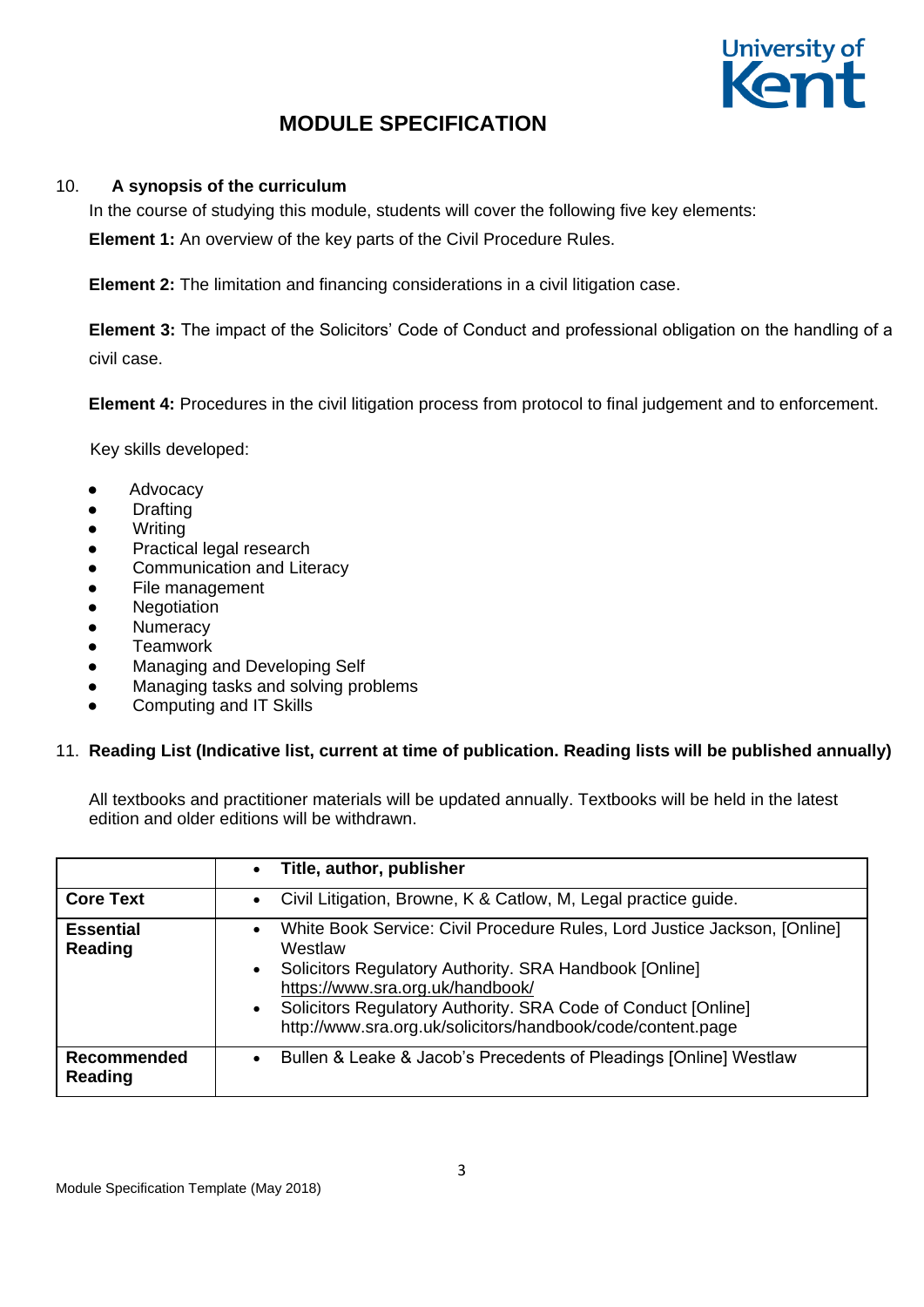

### 12. **Learning and Teaching Methods**

Learning and teaching takes place through four key activities. These comprise a blend of technical skills training; guided tasks assisting in self-directed research and study; practical application in a commercial context; and consolidation. Conceptually, the aim of the learning and teaching methodology is to mirror as closely as possible a trainee's experience in the civil department of a law firm.

#### **Part A – Technical skills training**

The trainee is briefed in detail on the relevant legal area (this can take a variety of forms, including, for example: webinars; live and / or recorded lectures; and conference calls).

### **Part B – Self-directed research/Guided tasks**

The supervising partner will guide the trainee via e-mails and/or recorded voicemails into the relevant areas that need to be researched. This may include such activities as reading articles and practitioner texts and drafting relevant documentation.

#### **Part C – Seminar**

The trainee will perform the tasks required (see below for examples of the kind of activities which will take place).

### **Section D – Consolidation**

This may be in the form of independent reflection / online student discussion forum / associated tutor dialogue (e.g. via email) as students absorb the issues raised in the briefings and seminars through the consolidation process. As this is a practical course, the focus will be weighted to ensure understanding of the law before then applying it to the facts at hand. Independent learning will include, private study, research, drafting, group work and assessment work.

| Activity                              | Notional Hours of Study                               |
|---------------------------------------|-------------------------------------------------------|
| Technical skills training             | 10                                                    |
| Self-directed research / guided tasks | 100 (including assessment preparation and completion) |
| Seminars                              | 20                                                    |
| Consolidation                         | 20                                                    |
| Total                                 | 150                                                   |

### 13. **Assessment methods**

#### **13.1 Main assessment methods**

This module will be assessed by a supervised assessment of 3 hours' duration, split into two parts:

Part A - A practical, time-constrained test requiring written responses using a file of advance information (1.5 hours) (50%);

Part B - A written assessment comprising: a) objective testing on the litigator's procedural and strategic decision-making; b) an evidence management test; c) a 'legal solutions' test based on a combination of seen and unseen information; and d) an ethics and professional conduct test (1.5 hours) (50%).

The pass mark for the module is 50%. Students will be required to attempt both parts of this assessment. Since the learning outcomes tested by each part overlap (see further detail below) an overall pass of 50% will be sufficient to pass the assessment.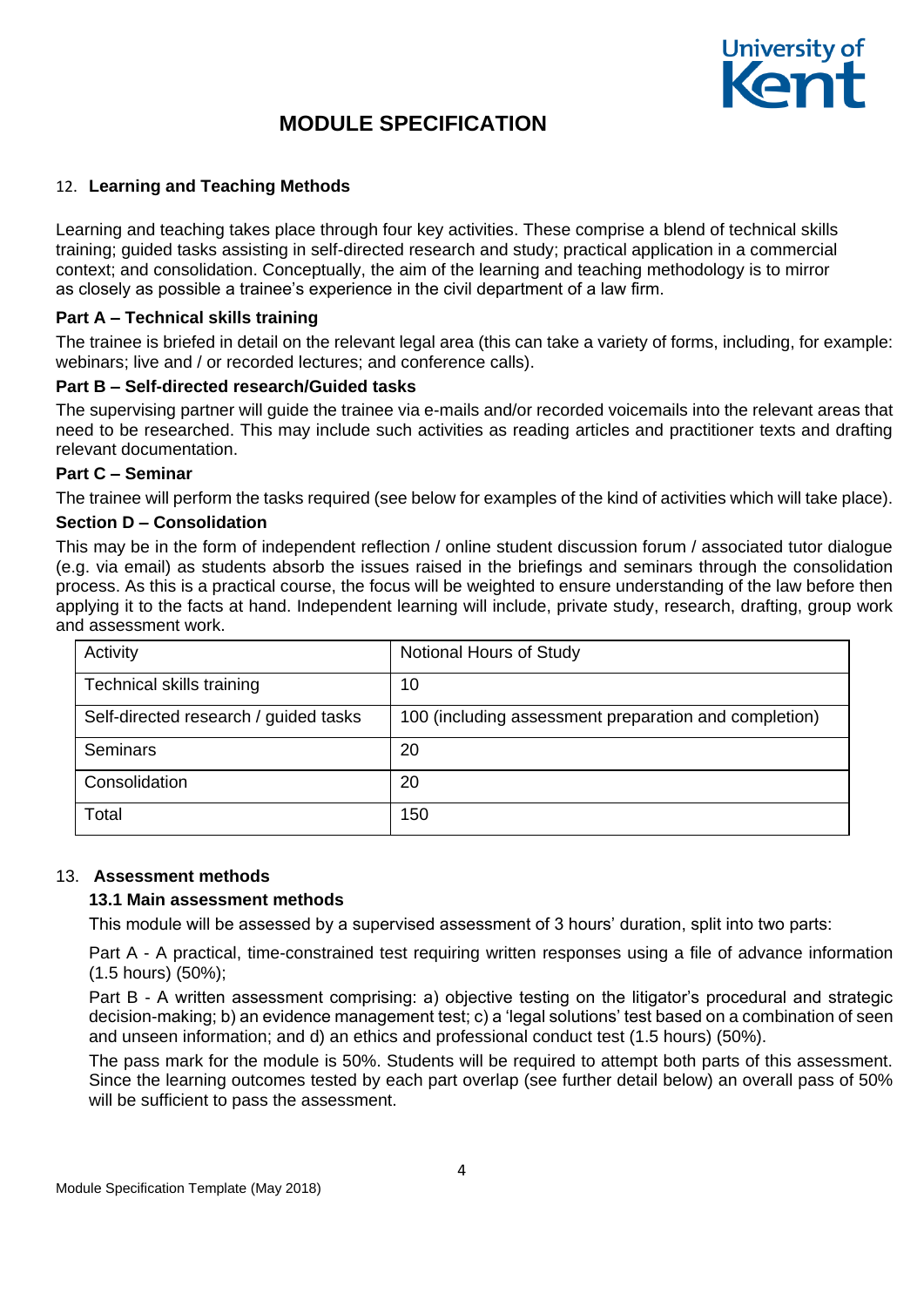

#### **Rationale**

This methodology reflects two key objectives: firstly, and most importantly, to assess that the learning outcomes set out above have been achieved by the students in a way which complies with the Legal Practice Course Assessment Regulations. Secondly, to align our assessment regime with that proposed by the Solicitors Regulation Authority for the new Solicitors Qualifying Exam.

The proposed assessment methodology, combining a transaction based examination with objective testing we feel achieves both of these goals.

#### **13.2 Reassessment methods**

#### 14. *Map of Module Learning Outcomes to Learning and Teaching Methods and methods of Assessment*

| <b>Module</b>        |              | SS1     | SS                        | SS           | SS4     | SS <sub>5</sub> | SS <sub>6</sub> | SS7      | SS <sub>8</sub> | <b>GTS</b> | <b>GTS</b>     |
|----------------------|--------------|---------|---------------------------|--------------|---------|-----------------|-----------------|----------|-----------------|------------|----------------|
| learning             |              |         | $\overline{c}$            | 3            |         |                 |                 |          |                 | 1          | $\overline{2}$ |
| outcome              |              |         |                           |              |         |                 |                 |          |                 |            |                |
| Learning/            | <b>Hours</b> |         |                           |              |         |                 |                 |          |                 |            |                |
| teaching             | allocated    |         |                           |              |         |                 |                 |          |                 |            |                |
| method               |              |         |                           |              |         |                 |                 |          |                 |            |                |
| <b>Private Study</b> | 108          | X       | $\sf X$                   | $\mathsf{X}$ | X       | $\sf X$         | $\sf X$         | $\times$ |                 | X          | $\times$       |
| <b>Group Study</b>   | 10           |         |                           | $\mathsf{X}$ | X       | $\sf X$         | $\sf X$         | $\sf X$  | $\sf X$         | $\sf X$    | $\sf X$        |
| <b>Technical</b>     | 12           | $\sf X$ | $\mathsf{X}$              |              |         | $\mathsf{X}$    | $\mathsf{X}$    | $\sf X$  | $\overline{X}$  |            | $\overline{X}$ |
| <b>Skills</b>        |              |         |                           |              |         |                 |                 |          |                 |            |                |
| <b>Training</b>      |              |         |                           |              |         |                 |                 |          |                 |            |                |
| <b>Seminar</b>       | 20           | X       | $\overline{X}$            | $\mathsf{X}$ | X       | $\sf X$         | $\sf X$         | $\sf X$  | $\sf X$         | X          | X              |
|                      |              |         |                           |              |         |                 |                 |          |                 |            |                |
| <b>Assessment</b>    |              |         |                           |              |         |                 |                 |          |                 |            |                |
| method               |              |         |                           |              |         |                 |                 |          |                 |            |                |
| Part 1               |              | X       | $\sf X$                   | $\mathsf{X}$ | $\sf X$ | $\sf X$         | $\sf X$         |          | $\sf X$         | X          | $\times$       |
| Part 2               |              | X       | $\boldsymbol{\mathsf{X}}$ | X            |         |                 | X               | X        | $\sf X$         | X          | $\sf X$        |